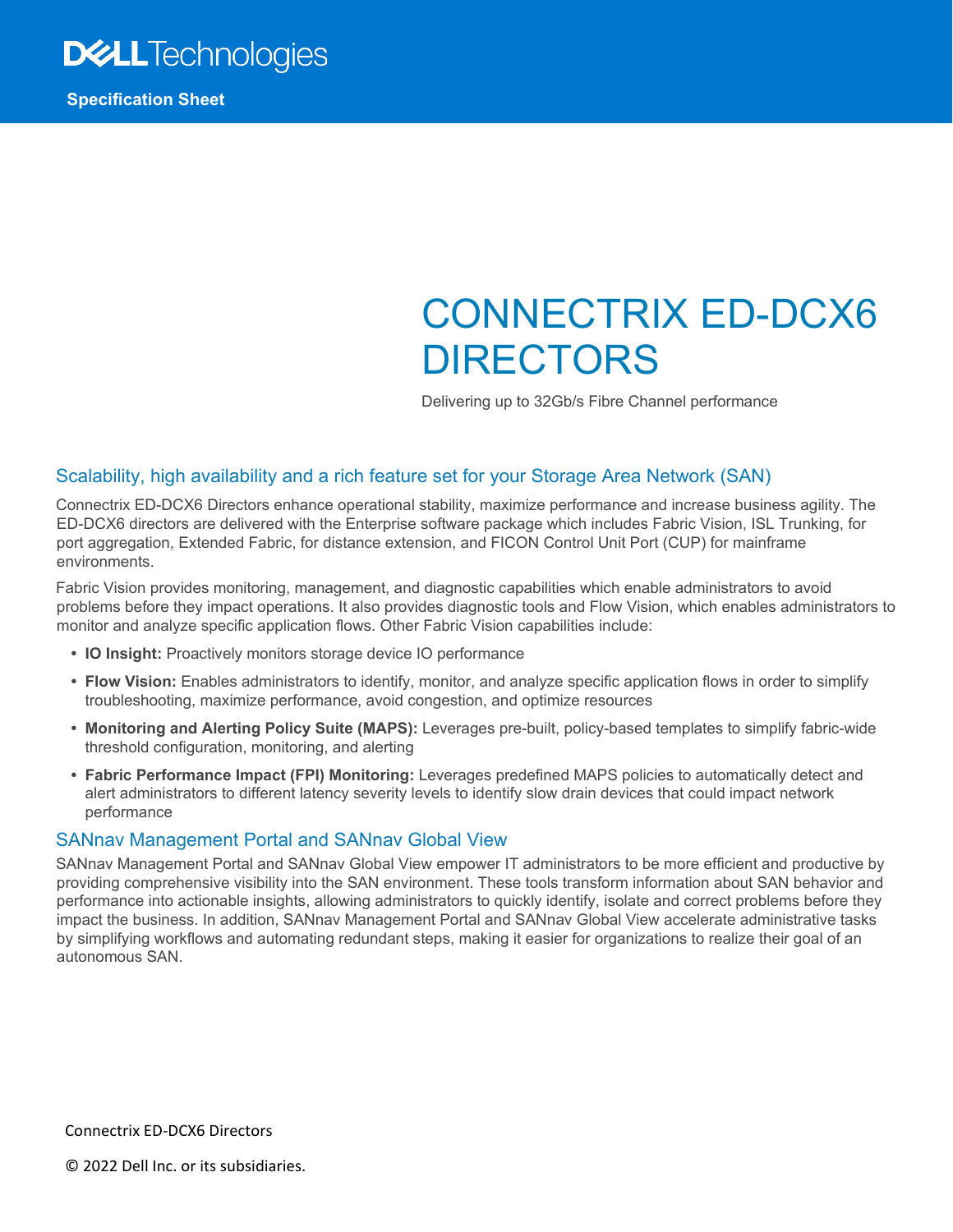### Connectrix ED-DCX6 Chassis Models

There are two Connectrix ED-DCX6 models to address all your storage networking requirements. To accommodate the requirements of today's data centers, the ED-DCX6 director models provide two airflow options for each chassis. Having two airflow options extends the flexibility for hot/cold aisle network designs. Non-port-side intake to port-side exhaust or port-side intake to non-port-side exhaust options are available.

- **• ED-DCX6-8B:** The 14U chassis supports eight vertical switching blades that accommodate the 48-port Fibre Channel blade, the 64-port blade and the FCiP switching blade for distance extension. In addition, the director supports up to 32 128 Gb/s Inter-chassis Link (ICL) ports for high-speed connections to other DCX6 Directors.
- **• ED-DCX6-4B:** The 8U chassis supports four horizontal switching blades that accommodate the 48-port Fibre Channel blade, the 64-port blade and the FCiP switching blade for distance extension. In addition, the director supports up to 16 additional 128 Gb/s Inter-chassis Link (ICL) ports for high-speed connections to other DCX6 Directors.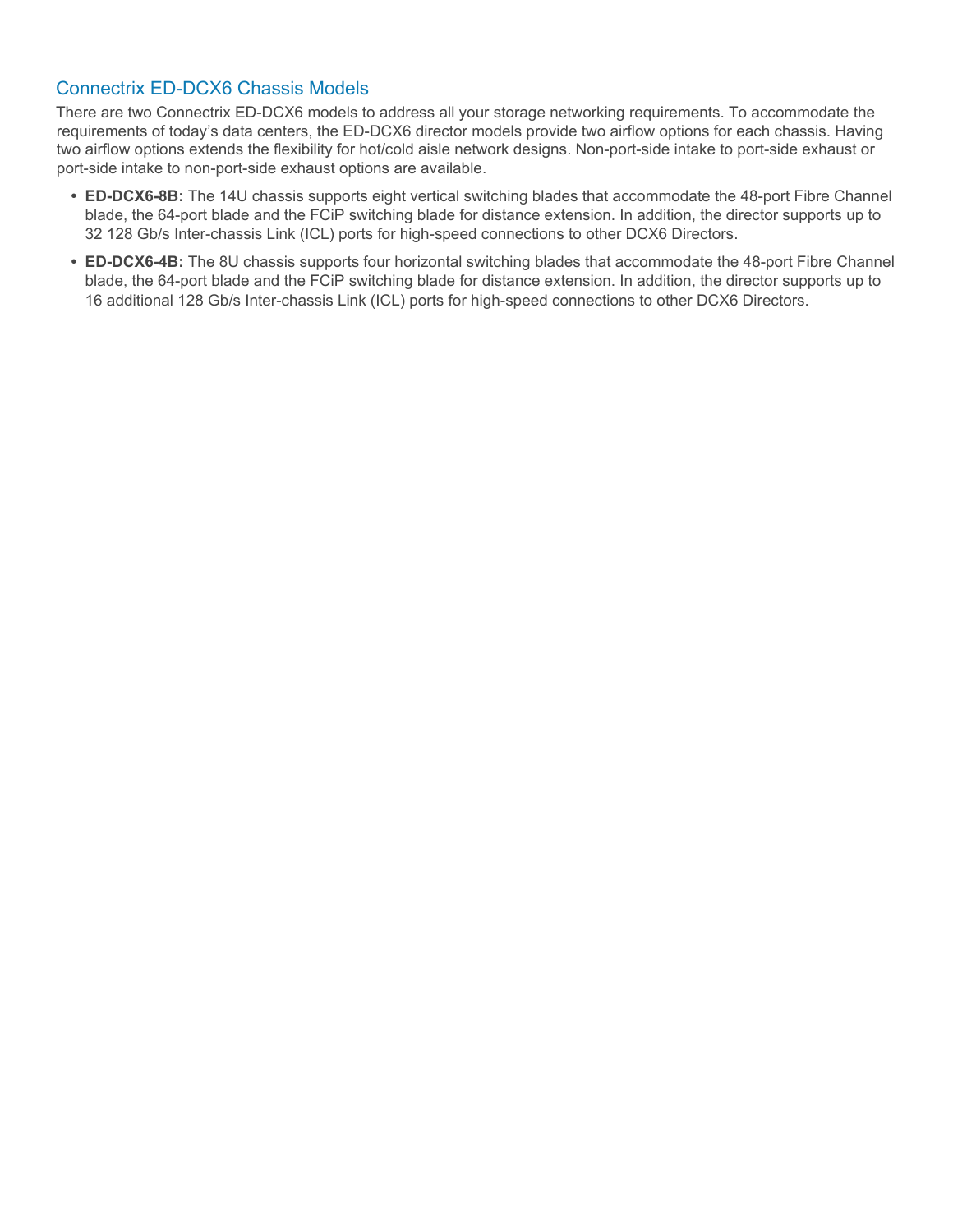| <b>System Architecture</b>     | <b>ED-DCX6-8B</b>                                                                                                                                                                                                                                                                                                                                                                                                                                                                                                                        | ED-DCX6-4B                                                                                                                                                                                                                                                                                                                                                                                                                                                                                                                              |
|--------------------------------|------------------------------------------------------------------------------------------------------------------------------------------------------------------------------------------------------------------------------------------------------------------------------------------------------------------------------------------------------------------------------------------------------------------------------------------------------------------------------------------------------------------------------------------|-----------------------------------------------------------------------------------------------------------------------------------------------------------------------------------------------------------------------------------------------------------------------------------------------------------------------------------------------------------------------------------------------------------------------------------------------------------------------------------------------------------------------------------------|
| Chassis                        | Includes redundant active/standby control processor<br>modules, a non-blocking shared memory passive<br>backplane, redundant active/active core switching<br>blades, redundant WWN cards, and support for eight<br>vertical switching blades. The chassis supports up to<br>four power supplies and three fan tray assemblies.<br>Each fan assembly contains two fans for a total of<br>six fans. There are two airflow options available:<br>non-port-side intake to port-side exhaust or port-side<br>intake to non-port-side exhaust. | Includes redundant active/standby control processor<br>modules, a non-blocking shared memory passive<br>backplane, redundant active/active core switching<br>blades, redundant WWN cards, and support for four<br>horizontal switching blades. The chassis supports up<br>to two power supplies and two fan tray assemblies.<br>Each fan assembly contains two fans for a total of<br>four fans. There are two airflow options available:<br>non-port-side intake to port-side exhaust or port-side<br>intake to non-port-side exhaust. |
| <b>Fibre Channel ports</b>     | Choice of a 64-port 32Gb/s blade with up to 16<br>QSFP ports, a 48-port 32Gb/s blade and an FCiP<br>blade for SAN Extension. The FCIP blade has 16<br>32Gb/s FC ports and 16 1/10GigE and two 40GigE<br>ports                                                                                                                                                                                                                                                                                                                            | Choice of a 64-port 32Gb/s blade with up to 16<br>QSFP ports, a 48-port 32Gb/s blade and an FCiP<br>blade for SAN Extension. The FCIP blade has 16<br>32Gb/s FC ports and 16 1/10GigE and two 40GigE<br>ports                                                                                                                                                                                                                                                                                                                           |
| Performance                    | Autosensing 4/8/16/32 ports speeds (depending on<br>SFPs used). 10 Gb/s port speeds with dedicated<br>SFPs. Full duplex.                                                                                                                                                                                                                                                                                                                                                                                                                 | Autosensing 4/8/16/32 ports speeds (depending on<br>SFPs used). 10 Gb/s port speeds with dedicated<br>SFPs. Full duplex.                                                                                                                                                                                                                                                                                                                                                                                                                |
| Chassis bandwidth              | 20 Tb/s of aggregate bandwidth including 4 Tb/s of<br><b>ICL bandwidth</b>                                                                                                                                                                                                                                                                                                                                                                                                                                                               | 10 Tb/s of aggregate bandwidth including 2 Tb/s of<br><b>ICL</b> bandwidth                                                                                                                                                                                                                                                                                                                                                                                                                                                              |
| Slot bandwidth                 | 1.5 Tb/s bandwidth per slot                                                                                                                                                                                                                                                                                                                                                                                                                                                                                                              | 1.5 Tb/s bandwidth per slot                                                                                                                                                                                                                                                                                                                                                                                                                                                                                                             |
| Aggregate ICL bandwidth        | 4 Tb/s of ICL bandwidth, 32x128 Gb/s                                                                                                                                                                                                                                                                                                                                                                                                                                                                                                     | 2 Tb/s of ICL bandwidth, 32x128 Gb/s                                                                                                                                                                                                                                                                                                                                                                                                                                                                                                    |
| Fabric latency (Including FEC) | Local switching: <780 ns<br>Blade-to-blade: 2.7 us                                                                                                                                                                                                                                                                                                                                                                                                                                                                                       | Local switching: <780 ns<br>Blade-to-blade: 2.7 us                                                                                                                                                                                                                                                                                                                                                                                                                                                                                      |
| Maximum frame size             | 2112-byte payload                                                                                                                                                                                                                                                                                                                                                                                                                                                                                                                        | 2112-byte payload                                                                                                                                                                                                                                                                                                                                                                                                                                                                                                                       |
| Frame buffers                  | 15,000 per switching ASIC                                                                                                                                                                                                                                                                                                                                                                                                                                                                                                                | 15,000 per switching ASIC                                                                                                                                                                                                                                                                                                                                                                                                                                                                                                               |
| <b>Classes</b>                 | Class 2, Class 3, Class F (Inter-switch frames)                                                                                                                                                                                                                                                                                                                                                                                                                                                                                          | Class 2, Class 3, Class F (Inter-switch frames)                                                                                                                                                                                                                                                                                                                                                                                                                                                                                         |
| Security                       | DH CHAP between switches and end devices,<br>FCAP switch authentication, FIPS 140-2 L2<br>compliant, HTTPS, IPSec, IP filtering, LDAP with<br>IPv6, Open LDAP, Port Binding, RADIUS, user-<br>defined Role-based Access Control (RBAC), Service<br>Copy (SCP), Secure RPC, SFTP, SSH v@, SSL,<br>Switch Binding, TACACS+, Trusted Switch                                                                                                                                                                                                 | DH CHAP between switches and end devices,<br>FCAP switch authentication, FIPS 140-2 L2<br>compliant, HTTPS, IPSec, IP filtering, LDAP with<br>IPv6, Open LDAP, Port Binding, RADIUS, user-<br>defined Role-based Access Control (RBAC), Service<br>Copy (SCP), Secure RPC, SFTP, SSH v@, SSL,<br>Switch Binding, TACACS+, Trusted Switch                                                                                                                                                                                                |
| Port types                     | 48-port and 64-port switching blades: F PORT,<br>E_PORT, EX_PORT, M_PORT SIM, D_PORT<br>FCIP Extension blade: F PORT, E PORT,                                                                                                                                                                                                                                                                                                                                                                                                            | 48-port and 64-port switching blades: F PORT,<br>E_PORT, EX_PORT, M_PORT SIM, D_PORT<br>FCiP Extension blade: F PORT, E PORT,                                                                                                                                                                                                                                                                                                                                                                                                           |
| Media types 48-port blade:     | EX PORT on FC ports and VE PORT on GbE ports<br>Hot-pluggable Fibre Channel SFP28 at 32Gb/s<br>shortwave length (SWL) and long wavelength<br>(LWL); at 16Gb/s SWL, LWL, Extra LWL; at 10Gb/s<br>SWL/LWL SFP.                                                                                                                                                                                                                                                                                                                             | EX PORT on FC ports and VE_PORT on GbE ports<br>Hot-pluggable Fibre Channel SFP28 at 32Gb/s<br>shortwave length (SWL) and long wavelength<br>(LWL); at 16Gb/s SWL, LWL, Extra LWL; at 10Gb/s<br>SWL/LWL SFP.                                                                                                                                                                                                                                                                                                                            |
| Media types 64-port blade:     | Hot-pluggable QSFP connector; 4×32 Gb/s SWL<br>and 4×16 Gb/s SWL, MPO 1×12 ribbon cable<br>connector (66 m OM3, 100m OM4); 4×32 Gb/s 2<br>km QSFP (fixed 4×32 Gb/s speed and SMF LC);<br>Brocade FC32-64 QSFPs support only 4/8/16/32<br>Gb/s (no 10 Gb/s Fibre Channel); 10GbE, 25GbE,<br>or 40GbE FCoE QSFP                                                                                                                                                                                                                            | Hot-pluggable QSFP connector; 4×32 Gb/s SWL<br>and 4×16 Gb/s SWL, MPO 1×12 ribbon cable<br>connector (66 m OM3, 100m OM4); 4×32 Gb/s 2<br>km QSFP (fixed 4×32 Gb/s speed and SMF LC);<br>Brocade FC32-64 QSFPs support only 4/8/16/32<br>Gb/s (no 10 Gb/s Fibre Channel); 10GbE, 25GbE,<br>or 40GbE FCoE QSFP                                                                                                                                                                                                                           |
| Media types FCiP blade         | FCIP Extension blade: Hot-pluggable Fibre<br>Channel SFP28 at 32Gb/s shortwave length<br>(SWL) and long wavelength (LWL); at 16Gb/s<br>SWL, LWL, Extra LWL; at 10Gb/s SWL/LWL SFP.<br>For Ethernet at 1GbE copper 1GbE 1000BASE-<br>SX/LX/CWDM; at 10GigE SR/LR SFP+; QSFP at<br>40GbE SR4/LR4/ER4                                                                                                                                                                                                                                       | FCiP Extension blade: Hot-pluggable Fibre<br>Channel SFP28 at 32Gb/s shortwave length<br>(SWL) and long wavelength (LWL); at 16Gb/s<br>SWL, LWL, Extra LWL; at 10Gb/s SWL/LWL SFP.<br>For Ethernet at 1GbE copper 1GbE 1000BASE-<br>SX/LX/CWDM; at 10GigE SR/LR SFP+; QSFP at<br>40GbE SR4/LR4/ER4                                                                                                                                                                                                                                      |
| <b>USB</b>                     | One USB per control processor for firmware<br>downloads, support save, and configuration<br>upload or download.                                                                                                                                                                                                                                                                                                                                                                                                                          | One USB per control processor for firmware<br>downloads, support save, and configuration<br>upload or download.                                                                                                                                                                                                                                                                                                                                                                                                                         |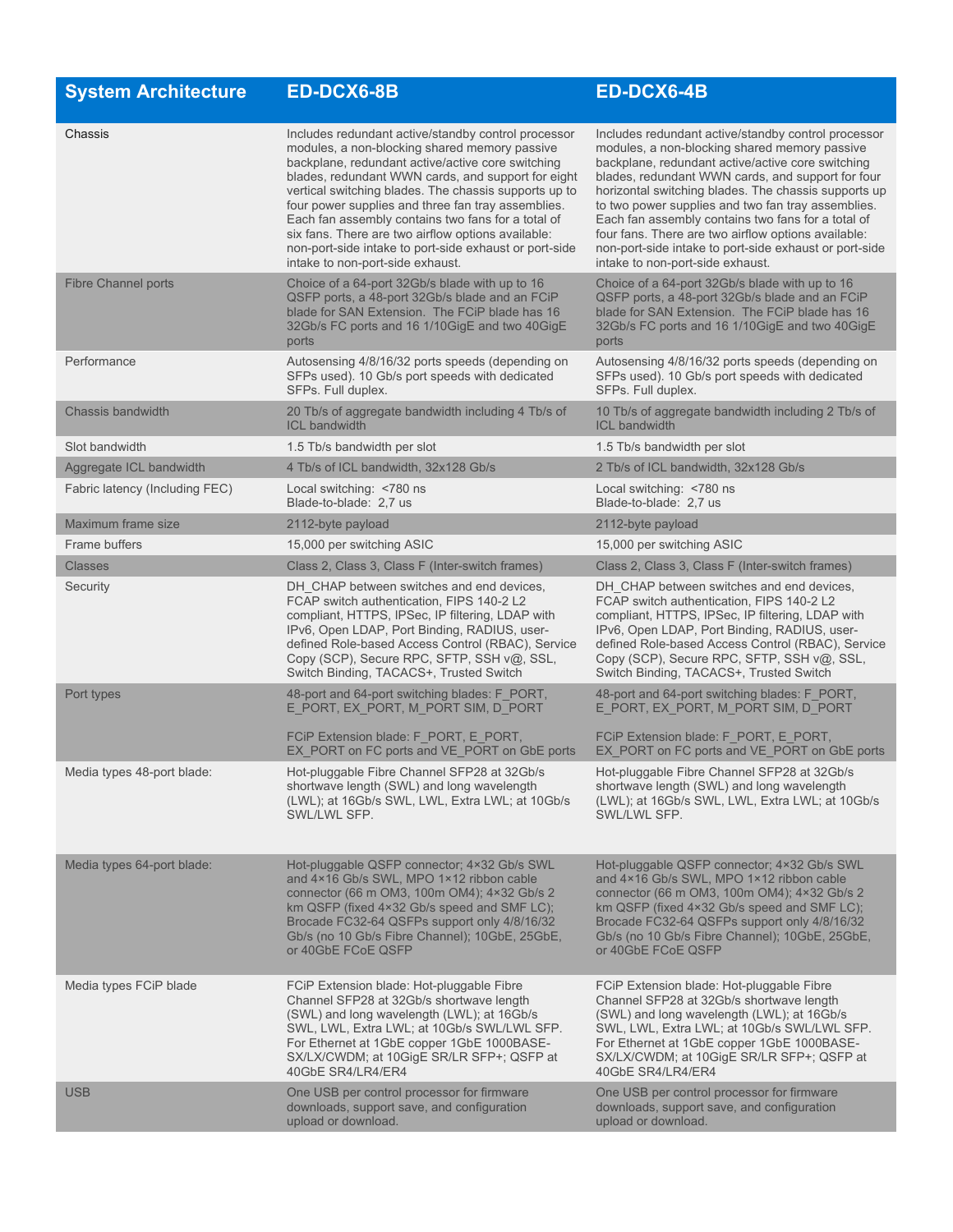| Adaptive Networking (Traffic Isolation, QoS) BB      | Adaptive Networking (Traffic Isolation, QoS) BB      |
|------------------------------------------------------|------------------------------------------------------|
| credit recovery; Advanced Zoning (default zoning,    | credit recovery; Advanced Zoning (default zoning,    |
| port/WWN zoning, peer zoning, target-driven zoning,  | port/WWN zoning, peer zoning, target-driven zoning,  |
| broadcast zoning); Dynamic Path Selection (DPS);     | broadcast zoning); Dynamic Path Selection (DPS);     |
| Extended Fabrics; FDMI; Flow Vision; Frame           | Extended Fabrics; FDMI; Flow Vision; Frame           |
| Redirection; FSPF; IPFC; ISL Trunking;               | Redirection; FSPF; IPFC; ISL Trunking;               |
| Management Server; Monitoring and Alert Policy       | Management Server; Monitoring and Alert Policy       |
| Suite (MAPS); N Port Trunking; NPIV; NTP v3; Port    | Suite (MAPS); N Port Trunking; NPIV; NTP v3; Port    |
| Fencing: Registered State Change Notification        | Fencing; Registered State Change Notification        |
| (RSCN); Reliable Commit Service (RCS); Simple        | (RSCN); Reliable Commit Service (RCS); Simple        |
| Name Server                                          | Name Server                                          |
| The Integrated Routing license is an optional        | The Integrated Routing license is an optional        |
| feature. This license allows you to enable Fibre     | feature. This license allows you to enable Fibre     |
| Channel routing between connected switches.          | Channel routing between connected switches.          |
| Supports DWDM and CWDM devices; Fibre                | Supports DWDM and CWDM devices; Fibre                |
| Channel in-flight compression (LZO) and encryption   | Channel in-flight compression (LZO) and encryption   |
| (AES-GCM-256); BB credit recovery; FCiP, IP          | (AES-GCM-256); BB credit recovery; FCiP, IP          |
| Extension, Adaptive Rate Limiting (ARL), data        | Extension, Adaptive Rate Limiting (ARL), data        |
| compression, Fast Write, read/write Tape Pipelining, | compression, Fast Write, read/write Tape Pipelining, |
| QoS.                                                 | QoS.                                                 |
| Power supplies, fans, WWN cards, processors, core    | Power supplies, fans, WWN cards, processors, core    |
| switching, port blades and optics                    | switching, port blades and optics                    |
| Customer-supplied EIA compliant 19" rack or          | Customer-supplied EIA compliant 19" rack or          |
| Connectrix cabinet                                   | Connectrix cabinet                                   |
|                                                      |                                                      |

| <b>Connectivity</b><br><b>Management</b> | ED-DCX6-8B                                                                                                                                                                                                                                                                                                                                                                                                                                                                         | ED-DCX6-4B                                                                                                                                                                                                                                                                                                                                                                                                                                                                            |
|------------------------------------------|------------------------------------------------------------------------------------------------------------------------------------------------------------------------------------------------------------------------------------------------------------------------------------------------------------------------------------------------------------------------------------------------------------------------------------------------------------------------------------|---------------------------------------------------------------------------------------------------------------------------------------------------------------------------------------------------------------------------------------------------------------------------------------------------------------------------------------------------------------------------------------------------------------------------------------------------------------------------------------|
| Interface                                | SANnav Management Portal and SANnav Global<br>View, Web Tools, Command Line Interface (CLI)                                                                                                                                                                                                                                                                                                                                                                                        | SANnav Management Portal and SANnav Global<br>View, Web Tools, Command Line Interface (CLI)                                                                                                                                                                                                                                                                                                                                                                                           |
| Cloud-based monitoring and<br>analytics  | CloudIQ                                                                                                                                                                                                                                                                                                                                                                                                                                                                            | CloudIQ                                                                                                                                                                                                                                                                                                                                                                                                                                                                               |
| Management access                        | 10/100/1000 Ether (RJ-45) per control processor, in<br>band over Fibre Channel serial port (RJ-45) and one<br>USB per control processor module; DCCP/DHCPv6;<br>call home, and SRS                                                                                                                                                                                                                                                                                                 | 10/100/1000 Ether (RJ-45) per control processor,<br>in band over Fibre Channel serial port (RJ-45) and<br>one USB per control processor module;<br>DCCP/DHCPv6; call home, and SRS                                                                                                                                                                                                                                                                                                    |
| Firmware upgrades                        | Non-disruptive firmware downloads and activation                                                                                                                                                                                                                                                                                                                                                                                                                                   | Non-disruptive firmware downloads and activation                                                                                                                                                                                                                                                                                                                                                                                                                                      |
| Compatibility                            | SMI-S compliant; RESTful API; trial license for add-<br>on capabilities                                                                                                                                                                                                                                                                                                                                                                                                            | SMI-S compliant; RESTful API; trial license for<br>add-on capabilities                                                                                                                                                                                                                                                                                                                                                                                                                |
| <b>Diagnostics</b>                       | IO Insight for IO Monitoring; ClearLink optics and<br>cable diagnostics, including electrical/optical<br>loopback, link traffic/latency/distance; built-in flow<br>generator; POST and embedded online/offline<br>diagnostics, including environmental monitoring, FC<br>ping and Pathinfo (FC traceroute), flow monitoring,<br>frame viewer, nondisruptive daemon restart, optics<br>health monitoring, power monitoring, RAStrace<br>logging, and rolling reboot detection (RRD) | IO Insight for IO Monitoring; ClearLink optics and<br>cable diagnostics, including electrical/optical<br>loopback, link traffic/latency/distance; built-in flow<br>generator; POST and embedded online/offline<br>diagnostics, including environmental monitoring,<br>FC ping and Pathinfo (FC traceroute), flow<br>monitoring, frame viewer, nondisruptive daemon<br>restart, optics health monitoring, power monitoring,<br>RAStrace logging, and rolling reboot detection<br>(RRD) |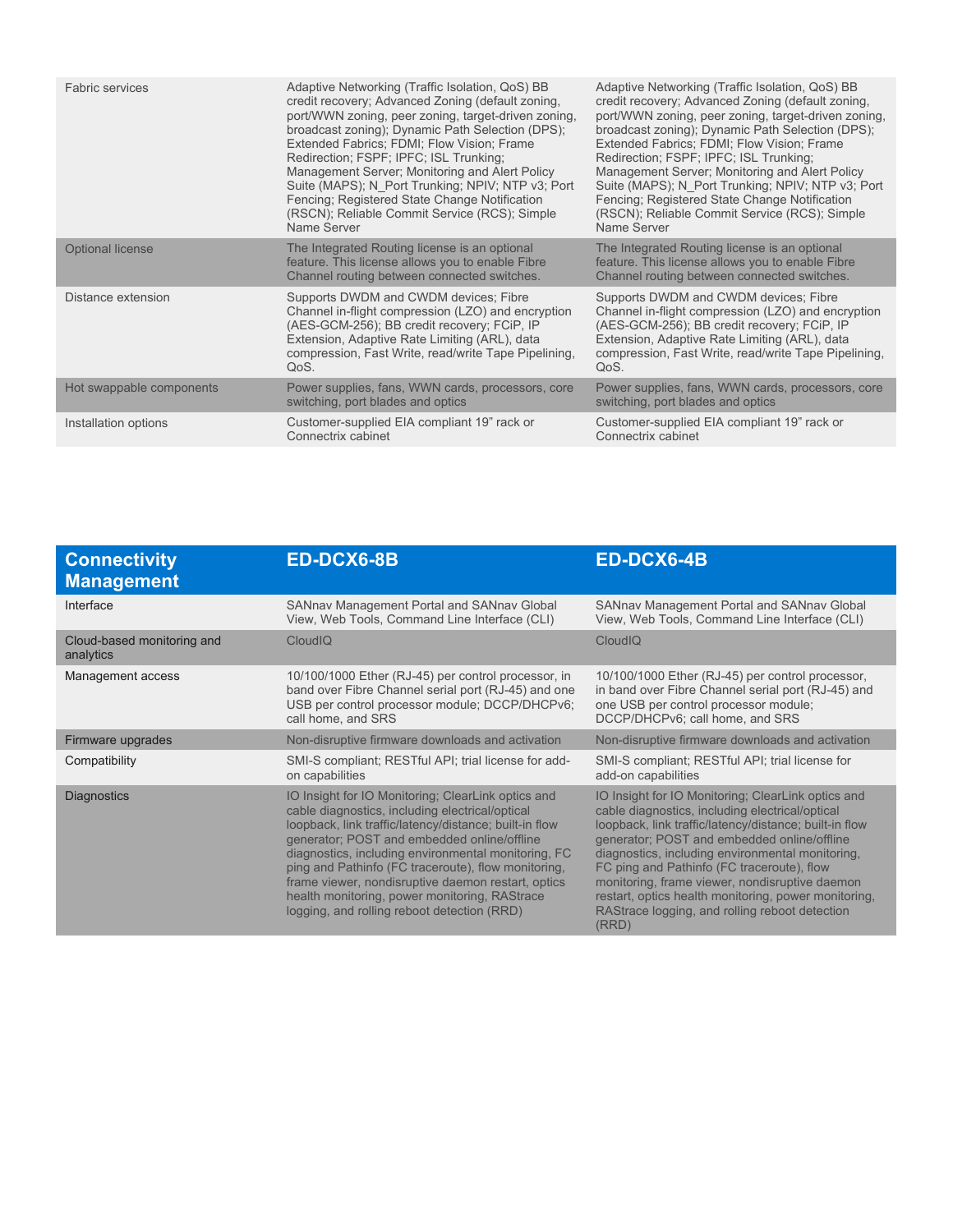| <b>Physical</b><br><b>Specifications</b> | <b>ED-DCX6-8B</b>                                                                                                  | ED-DCX6-4B                                                                                                 |
|------------------------------------------|--------------------------------------------------------------------------------------------------------------------|------------------------------------------------------------------------------------------------------------|
| Height                                   | 61.23 cm (24.11 inches), 14U rack-mountable<br>chassis                                                             | 34.45 cm (13.56 inches), 8U rack-mountable chassis                                                         |
| Width                                    | 43.74 cm (17.23 inches)                                                                                            | 43.74 cm (17.23 inches)                                                                                    |
| Depth                                    | 61.04 cm (24.04 inches)                                                                                            | 61.04 cm (24.04 inches)                                                                                    |
| Weight                                   | 35.61 kg (78.5 pounds) for chassis only; 145.8 kg<br>(321.5 pounds) for 384-port configuration, fully<br>populated | 24.5 kg (54 pounds) for chassis only; 68.95 kg (152<br>pounds) for 192-port configuration, fully populated |

| <b>Environment</b> | <b>ED-DCX6-8B</b>                                                                                                                                                             | <b>ED-DCX6-4B</b>                                                                                                                                                                        |
|--------------------|-------------------------------------------------------------------------------------------------------------------------------------------------------------------------------|------------------------------------------------------------------------------------------------------------------------------------------------------------------------------------------|
| Temperature        | Operating: $0^{\circ}$ C to 40 $^{\circ}$ C (32 $^{\circ}$ F to 104 $^{\circ}$ F)<br>Non-operating: -25°C to 70°C (-13°F to 158°F)                                            | Operating: $0^{\circ}$ C to 40 $^{\circ}$ C (32 $^{\circ}$ F to 104 $^{\circ}$ F)<br>Non-operating: -25°C to 70°C (-13°F to 158°F)                                                       |
| <b>Humidity</b>    | Operating: 5% to 93% RH non-condensing at $40^{\circ}$ C<br>(104°F) with a maximum gradient of 10% per hour<br>Non-operating: 10% to 93% RH non-condensing at<br>70°C (158°F) | Operating: 5% to 93% RH non-condensing at 40°C<br>(104°F) with a maximum gradient of 10% per hour<br>Non-operating: 10% to 93% RH non-condensing at<br>$70^{\circ}$ C (158 $^{\circ}$ F) |
| Altitude           | Up to 3000 meters (9,842 feet)                                                                                                                                                | Up to $3000$ meters $(9,842$ feet)                                                                                                                                                       |
| <b>Shock</b>       | Operating: 10 g, 11ms, half sine wave<br>Non-operating: 20g, 11ms, half sine wave                                                                                             | Operating: 10 g, 11ms, half sine wave<br>Non-operating: 20g, 11ms, half sine wave                                                                                                        |
| Vibration          | Operating: 5 Hz to 10 Hz $@$ +5 db/Oct; 10 Hz to 200<br>Hz @ 0.0005 Grms; 200 Hz to 500 Hz @ -5 db/Oct,<br>scale 0.05 Grms                                                    | Operating: 5 Hz to 10 Hz @ +5 db/Oct; 10 Hz to 200<br>Hz @ 0.0005 Grms; 200 Hz to 500 Hz @ -5 db/Oct,<br>scale 0.05 Grms                                                                 |
| Heat dissipation   | 512-port configuration: Typical: 10,010 BTU/hr; Max:<br>18,362 BTU/hr                                                                                                         | 512-port configuration: Typical: 10,010 BTU/hr; Max:<br>18,362 BTU/hr                                                                                                                    |
|                    | Power consumed: Typical: 2933W; Max: 5380W<br>Note: Input power is at 200V AC with full PSU<br>redundancy.                                                                    | Power consumed: Typical: 2933W; Max: 5380W<br>Note: Input power is at 200V AC with full PSU<br>redundancy.                                                                               |

| <b>Power Requirements</b> | <b>ED-DCX6-8B</b>                                                                                                                                                                                                                          | <b>ED-DCX6-4B</b>                                                                                                                                                                                                                          |
|---------------------------|--------------------------------------------------------------------------------------------------------------------------------------------------------------------------------------------------------------------------------------------|--------------------------------------------------------------------------------------------------------------------------------------------------------------------------------------------------------------------------------------------|
| Supported power range     | <b>Standard AC Power Supplies</b><br>Input Voltage<br>Standard AC input:<br>Range: 90V AC to 264V AC auto-volt<br>Nominal: 100V AC to 240V AC Power<br>85V AC to 132V AC: 1450W<br>180V AC to 264V AC: 2870W<br>80 PLUS Platinum certified | <b>Standard AC Power Supplies</b><br>Input Voltage<br>Standard AC input:<br>Range: 90V AC to 264V AC auto-volt<br>Nominal: 100V AC to 240V AC Power<br>85V AC to 132V AC: 1450W<br>180V AC to 264V AC: 2870W<br>80 PLUS Platinum certified |
| In rush current           | 35 AMPS maximum peak                                                                                                                                                                                                                       | 35 AMPS maximum peak                                                                                                                                                                                                                       |
| Frequency                 | 50 Hz to 60 Hz (Nominal 50 Hz to 60 Hz)                                                                                                                                                                                                    | 50 Hz to 60 Hz (Nominal 50 Hz to 60 Hz)                                                                                                                                                                                                    |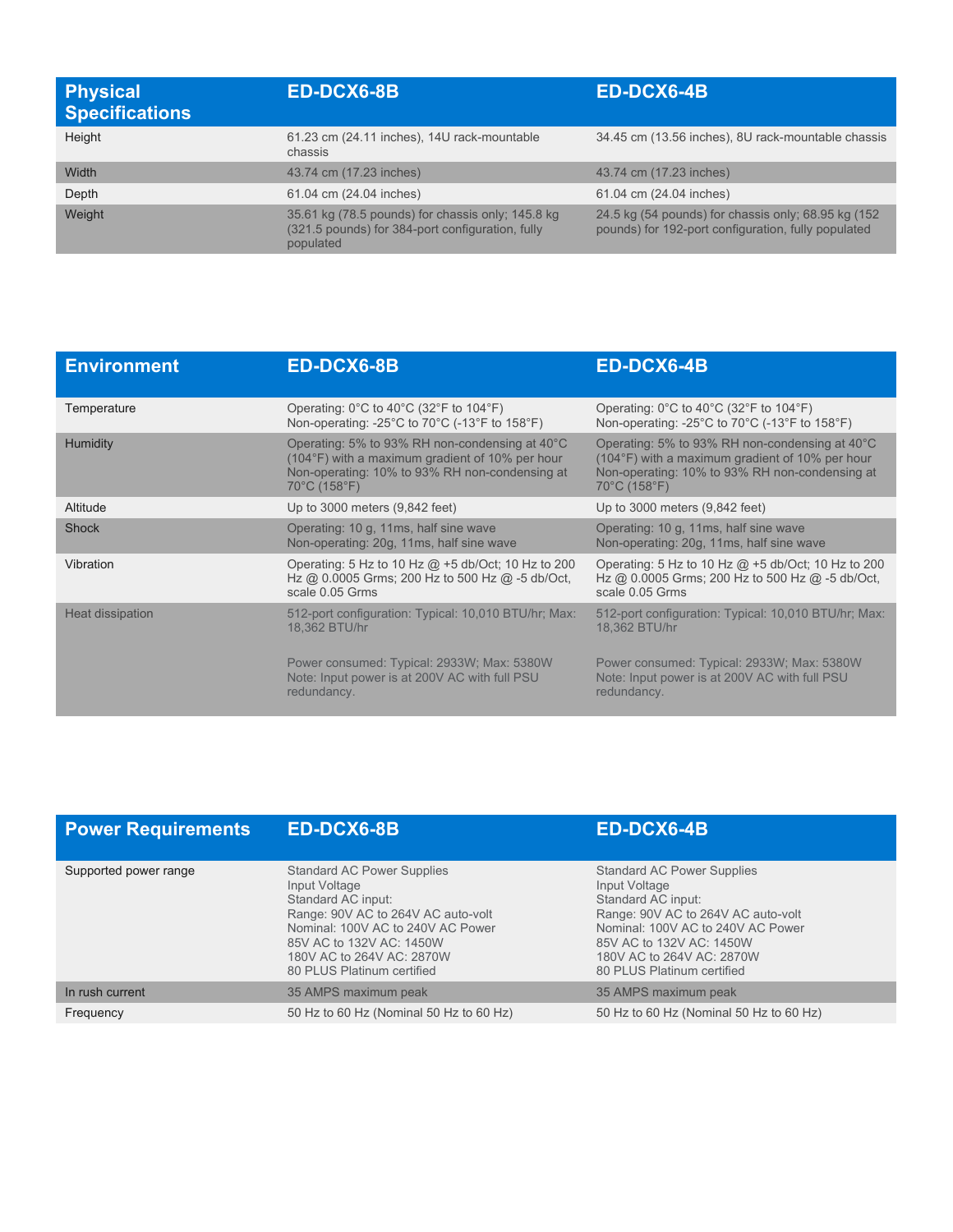## Regulatory Requirements for ED-DCX6-8B and ED-DCX6-4B

| <b>Country</b>            | <b>Safety</b>                | <b>EMI/EMC</b>                       |
|---------------------------|------------------------------|--------------------------------------|
| <b>United States</b>      | Bi-Nat UL/CSA 60950-1        | FCC Part 15, Subpart B               |
| Canada                    | Bi-Nat UL/CSA 60950-1        | ICES-3 $(A)$ / NMB-3 $(A)$           |
| Japan                     |                              | CISPR22 and JEIDA (Harmonics)        |
| <b>European Union</b>     | EN60950-1 or latest          | EN55022 and EN55024                  |
| Australia/New Zealand     | EN 60950-1 or IEC 60950-1    | EN55022 or CISPR22 or AS/NZS CISPR22 |
| <b>Russian Federation</b> | IEC60950-1 or latest         | KN22 and KN24                        |
| Korea                     |                              |                                      |
| China                     | Not required on blade system | Not required on blade system         |
| Taiwan                    | IEC60950-1 or latest         | <b>EN55022 Class A</b>               |

## Agency Certifications for ED-DCX6-8B and ED-DCX6-4B

| <b>Country</b>        |                              |                              |
|-----------------------|------------------------------|------------------------------|
| <b>United States</b>  | cCSAus                       | FCC Class A and Statement    |
| Canada                | <b>cCSAus</b>                | ICES-3/NMB-3                 |
| Japan                 |                              | <b>VCCI-A</b>                |
| European Union        | TUV-GS, CE                   | CE marking                   |
| Australia/New Zealand |                              | <b>RCM</b>                   |
| Argentina             | "S" mark                     |                              |
| Russia                | <b>EAC Mark</b>              | <b>EAC Mark</b>              |
| Korea                 |                              | <b>KCC Mark Class A</b>      |
| China (PS only)       | Not required on blade system | Not required on blade system |
| Taiwan (PS only)      | <b>BSMI</b> mark             | <b>BSMI</b> mark             |
| Ukraine               | <b>UKSEPRO</b>               | <b>UKSEPRO</b>               |
| Serbia                | <b>Kvalitet</b>              | <b>Kvalitet</b>              |
| Mexico                | <b>NYCE NOM</b>              |                              |
| Vietnam               |                              | <b>ICTQC</b>                 |